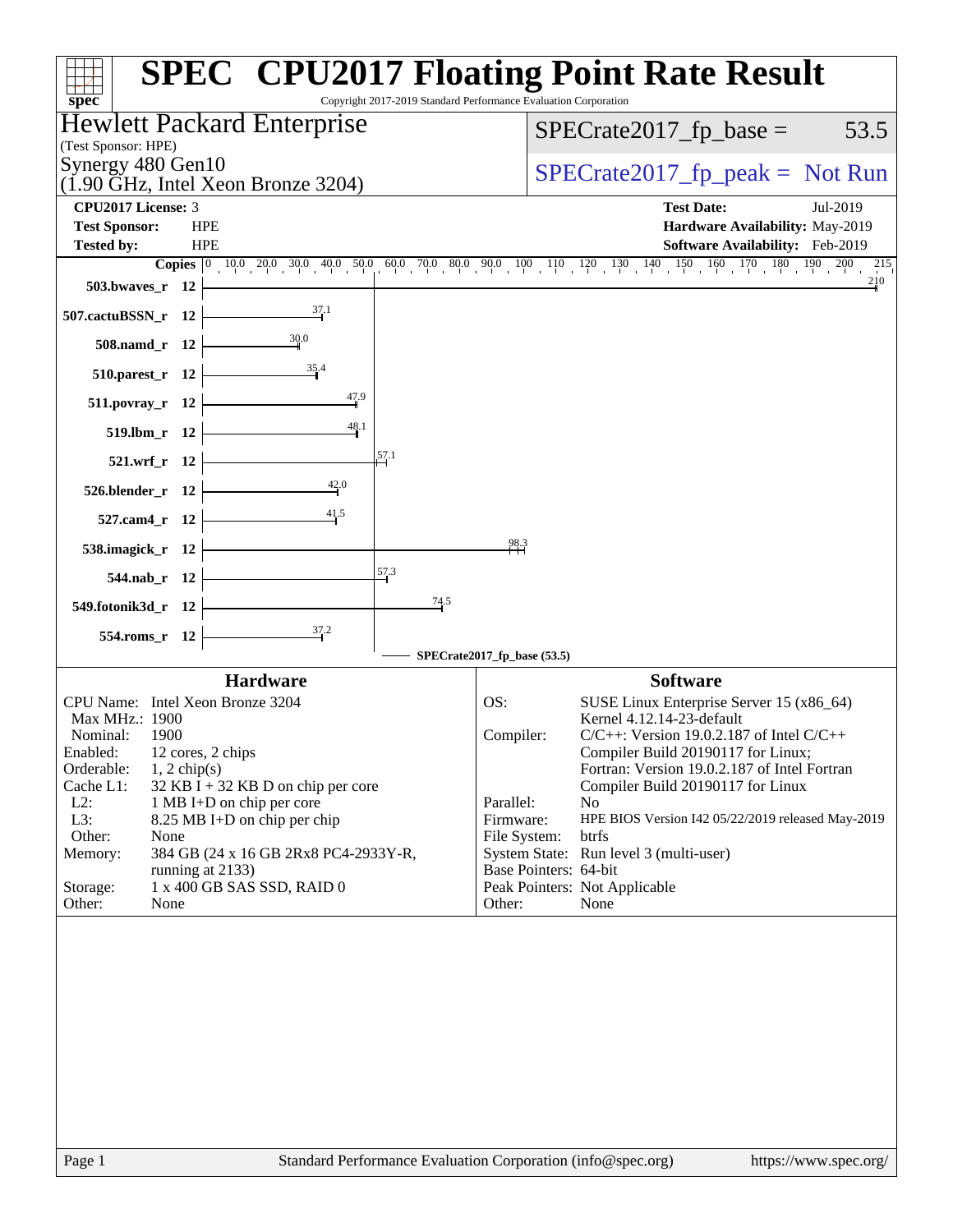# **[spec](http://www.spec.org/)**

## **[SPEC CPU2017 Floating Point Rate Result](http://www.spec.org/auto/cpu2017/Docs/result-fields.html#SPECCPU2017FloatingPointRateResult)**

Copyright 2017-2019 Standard Performance Evaluation Corporation

#### Hewlett Packard Enterprise

(Test Sponsor: HPE)

Synergy 480 Gen10  $SPECrate2017$  fp\_peak = Not Run

(1.90 GHz, Intel Xeon Bronze 3204)

 $SPECTate2017<sub>fp</sub> base = 53.5$ 

**[CPU2017 License:](http://www.spec.org/auto/cpu2017/Docs/result-fields.html#CPU2017License)** 3 **[Test Date:](http://www.spec.org/auto/cpu2017/Docs/result-fields.html#TestDate)** Jul-2019 **[Test Sponsor:](http://www.spec.org/auto/cpu2017/Docs/result-fields.html#TestSponsor)** HPE **[Hardware Availability:](http://www.spec.org/auto/cpu2017/Docs/result-fields.html#HardwareAvailability)** May-2019

**[Tested by:](http://www.spec.org/auto/cpu2017/Docs/result-fields.html#Testedby)** HPE **[Software Availability:](http://www.spec.org/auto/cpu2017/Docs/result-fields.html#SoftwareAvailability)** Feb-2019

#### **[Results Table](http://www.spec.org/auto/cpu2017/Docs/result-fields.html#ResultsTable)**

|                                            |               |                | <b>Base</b> |                |       |                | <b>Peak</b> |               |                |              |                |              |                |              |
|--------------------------------------------|---------------|----------------|-------------|----------------|-------|----------------|-------------|---------------|----------------|--------------|----------------|--------------|----------------|--------------|
| <b>Benchmark</b>                           | <b>Copies</b> | <b>Seconds</b> | Ratio       | <b>Seconds</b> | Ratio | <b>Seconds</b> | Ratio       | <b>Copies</b> | <b>Seconds</b> | <b>Ratio</b> | <b>Seconds</b> | <b>Ratio</b> | <b>Seconds</b> | <b>Ratio</b> |
| 503.bwaves_r                               | 12            | 574            | 210         | 573            | 210   | 573            | 210         |               |                |              |                |              |                |              |
| 507.cactuBSSN r                            | 12            | 408            | 37.2        | 409            | 37.1  | 411            | 37.0        |               |                |              |                |              |                |              |
| $508$ .namd $r$                            | 12            | 386            | 29.6        | 380            | 30.0  | 379            | 30.1        |               |                |              |                |              |                |              |
| 510.parest_r                               | 12            | 889            | 35.3        | 881            | 35.6  | 886            | 35.4        |               |                |              |                |              |                |              |
| 511.povray_r                               | 12            | 585            | 47.9        | 589            | 47.6  | 585            | 47.9        |               |                |              |                |              |                |              |
| 519.lbm r                                  | 12            | 262            | 48.3        | 265            | 47.7  | 263            | 48.1        |               |                |              |                |              |                |              |
| $521$ .wrf r                               | 12            | 496            | 54.2        | 470            | 57.1  | 469            | 57.3        |               |                |              |                |              |                |              |
| 526.blender r                              | 12            | 436            | 41.9        | <u>435</u>     | 42.0  | 435            | 42.0        |               |                |              |                |              |                |              |
| 527.cam4 r                                 | 12            | 506            | 41.5        | 505            | 41.6  | 506            | 41.5        |               |                |              |                |              |                |              |
| 538.imagick_r                              | 12            | 304            | 98.3        | 298            | 100   | 312            | 95.5        |               |                |              |                |              |                |              |
| $544$ .nab_r                               | 12            | 352            | 57.5        | 352            | 57.3  | 353            | 57.2        |               |                |              |                |              |                |              |
| 549.fotonik3d r                            | 12            | 628            | 74.5        | 628            | 74.5  | 627            | 74.6        |               |                |              |                |              |                |              |
| $554$ .roms_r                              | 12            | 515            | 37.0        | 511            | 37.3  | 512            | 37.2        |               |                |              |                |              |                |              |
| $SPECrate2017_fp\_base =$<br>53.5          |               |                |             |                |       |                |             |               |                |              |                |              |                |              |
| $SPECrate2017$ fp peak =<br><b>Not Run</b> |               |                |             |                |       |                |             |               |                |              |                |              |                |              |
| <b>PULLER TELL AND PULLER</b>              |               |                |             |                |       |                |             |               |                |              |                |              |                |              |

Results appear in the [order in which they were run.](http://www.spec.org/auto/cpu2017/Docs/result-fields.html#RunOrder) Bold underlined text [indicates a median measurement.](http://www.spec.org/auto/cpu2017/Docs/result-fields.html#Median)

#### **[Submit Notes](http://www.spec.org/auto/cpu2017/Docs/result-fields.html#SubmitNotes)**

 The numactl mechanism was used to bind copies to processors. The config file option 'submit' was used to generate numactl commands to bind each copy to a specific processor. For details, please see the config file.

#### **[Operating System Notes](http://www.spec.org/auto/cpu2017/Docs/result-fields.html#OperatingSystemNotes)**

 Stack size set to unlimited using "ulimit -s unlimited" Transparent Huge Pages enabled by default Prior to runcpu invocation Filesystem page cache synced and cleared with: sync; echo 3 > /proc/sys/vm/drop\_caches runcpu command invoked through numactl i.e.: numactl --interleave=all runcpu <etc>

#### **[General Notes](http://www.spec.org/auto/cpu2017/Docs/result-fields.html#GeneralNotes)**

Environment variables set by runcpu before the start of the run: LD\_LIBRARY\_PATH = "/home/cpu2017\_u2/lib/ia32:/home/cpu2017\_u2/lib/intel64"

 Binaries compiled on a system with 1x Intel Core i9-7900X CPU + 32GB RAM memory using Redhat Enterprise Linux 7.5 NA: The test sponsor attests, as of date of publication, that CVE-2017-5754 (Meltdown) is mitigated in the system as tested and documented.

**(Continued on next page)**

| Page 2 | Standard Performance Evaluation Corporation (info@spec.org) | https://www.spec.org/ |
|--------|-------------------------------------------------------------|-----------------------|
|--------|-------------------------------------------------------------|-----------------------|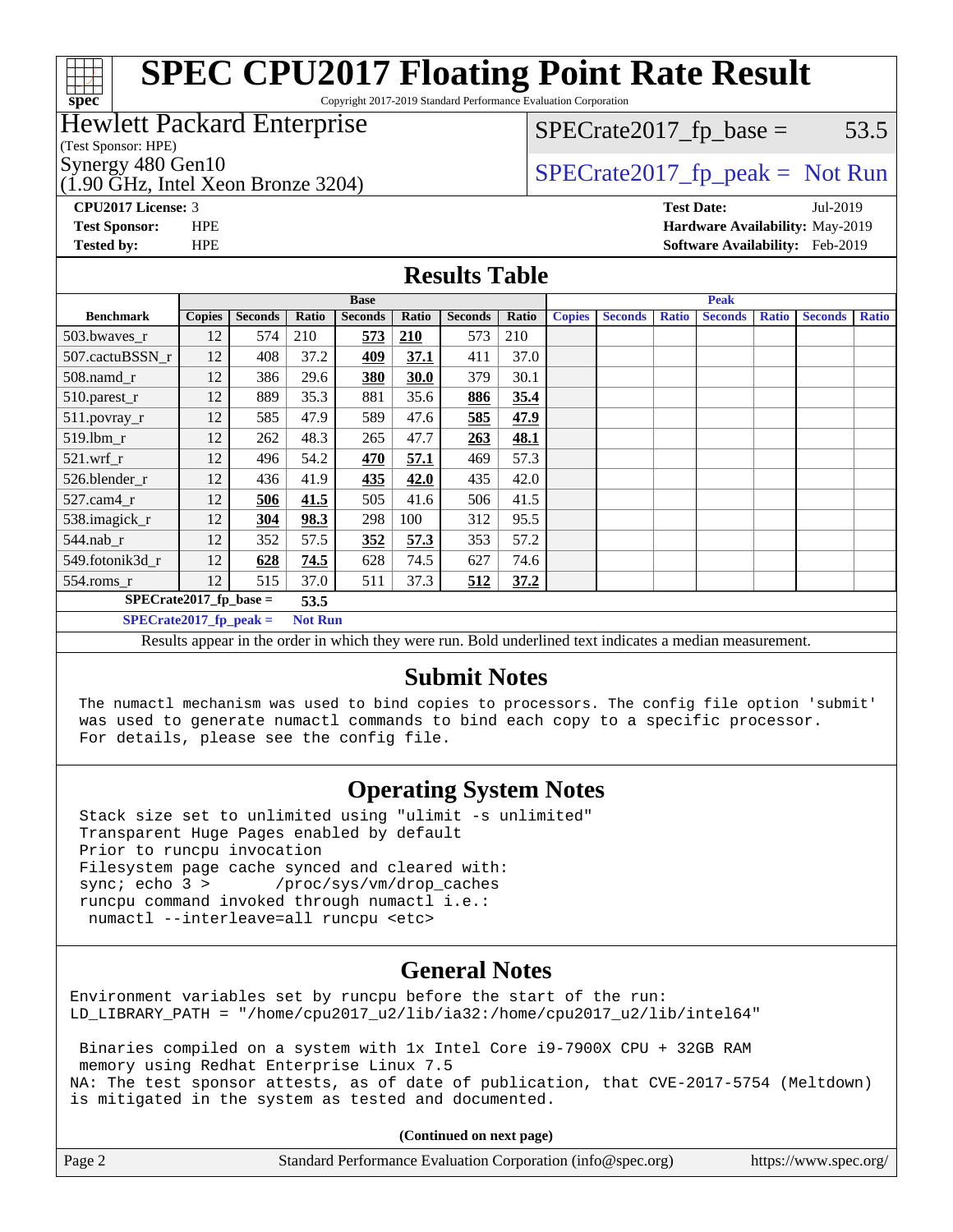## **[SPEC CPU2017 Floating Point Rate Result](http://www.spec.org/auto/cpu2017/Docs/result-fields.html#SPECCPU2017FloatingPointRateResult)**

Copyright 2017-2019 Standard Performance Evaluation Corporation

#### Hewlett Packard Enterprise

 $SPECTate2017<sub>fp</sub> base = 53.5$ 

#### (Test Sponsor: HPE)

(1.90 GHz, Intel Xeon Bronze 3204)

Synergy 480 Gen10  $SPECrate2017$  fp\_peak = Not Run

**[Tested by:](http://www.spec.org/auto/cpu2017/Docs/result-fields.html#Testedby)** HPE **[Software Availability:](http://www.spec.org/auto/cpu2017/Docs/result-fields.html#SoftwareAvailability)** Feb-2019

**[CPU2017 License:](http://www.spec.org/auto/cpu2017/Docs/result-fields.html#CPU2017License)** 3 **[Test Date:](http://www.spec.org/auto/cpu2017/Docs/result-fields.html#TestDate)** Jul-2019 **[Test Sponsor:](http://www.spec.org/auto/cpu2017/Docs/result-fields.html#TestSponsor)** HPE **[Hardware Availability:](http://www.spec.org/auto/cpu2017/Docs/result-fields.html#HardwareAvailability)** May-2019

#### **[General Notes \(Continued\)](http://www.spec.org/auto/cpu2017/Docs/result-fields.html#GeneralNotes)**

Yes: The test sponsor attests, as of date of publication, that CVE-2017-5753 (Spectre variant 1) is mitigated in the system as tested and documented. Yes: The test sponsor attests, as of date of publication, that CVE-2017-5715 (Spectre variant 2) is mitigated in the system as tested and documented.

#### **[Platform Notes](http://www.spec.org/auto/cpu2017/Docs/result-fields.html#PlatformNotes)**

Page 3 Standard Performance Evaluation Corporation [\(info@spec.org\)](mailto:info@spec.org) <https://www.spec.org/> BIOS Configuration: Thermal Configuration set to Maximum Cooling Memory Patrol Scrubbing set to Disabled LLC Prefetch set to Enabled LLC Dead Line Allocation set to Disabled Enhanced Processor Performance set to Enabled Workload Profile set to General Throughput Compute Workload Profile set to Custom Energy/Performance Bias set to Balanced Performance Sysinfo program /home/cpu2017\_u2/bin/sysinfo Rev: r5974 of 2018-05-19 9bcde8f2999c33d61f64985e45859ea9 running on sy480g10-2 Tue Jul 2 13:41:21 2019 SUT (System Under Test) info as seen by some common utilities. For more information on this section, see <https://www.spec.org/cpu2017/Docs/config.html#sysinfo> From /proc/cpuinfo model name : Intel(R) Xeon(R) Bronze 3204 CPU @ 1.90GHz 2 "physical id"s (chips) 12 "processors" cores, siblings (Caution: counting these is hw and system dependent. The following excerpts from /proc/cpuinfo might not be reliable. Use with caution.) cpu cores : 6 siblings : 6 physical 0: cores 0 1 2 3 4 5 physical 1: cores 0 1 2 3 4 5 From lscpu: Architecture: x86\_64 CPU op-mode(s): 32-bit, 64-bit Byte Order: Little Endian  $CPU(s):$  12 On-line CPU(s) list: 0-11 Thread(s) per core: 1 Core(s) per socket: 6 Socket(s): 2 NUMA node(s): 2 Vendor ID: GenuineIntel **(Continued on next page)**

**[spec](http://www.spec.org/)**<sup>®</sup>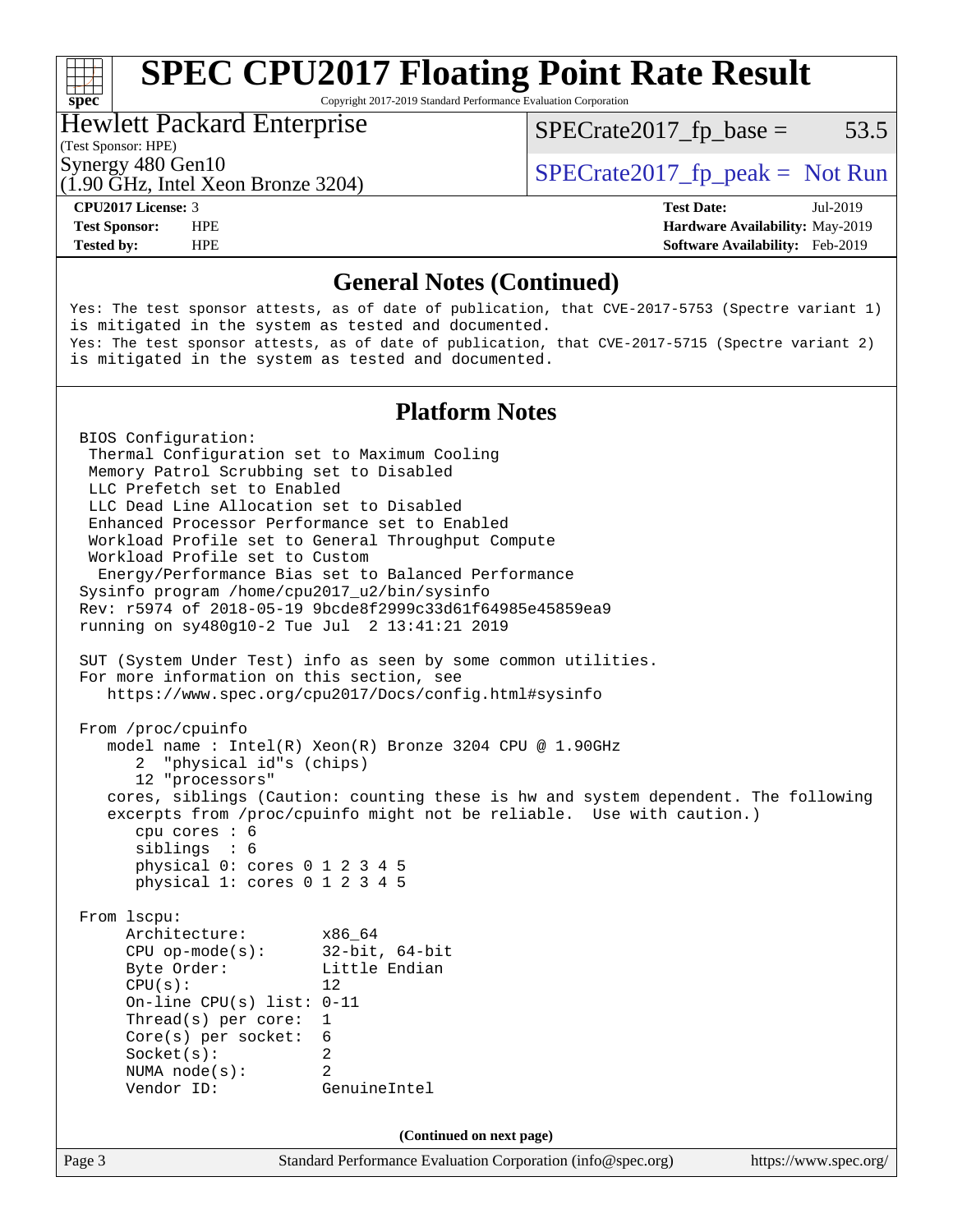# **[spec](http://www.spec.org/)**

## **[SPEC CPU2017 Floating Point Rate Result](http://www.spec.org/auto/cpu2017/Docs/result-fields.html#SPECCPU2017FloatingPointRateResult)**

Copyright 2017-2019 Standard Performance Evaluation Corporation

### Hewlett Packard Enterprise

 $SPECrate2017_fp\_base = 53.5$ 

(Test Sponsor: HPE) (1.90 GHz, Intel Xeon Bronze 3204)

Synergy 480 Gen10<br>(1.90 GHz, Intel Xeon Bronze 3204) [SPECrate2017\\_fp\\_peak =](http://www.spec.org/auto/cpu2017/Docs/result-fields.html#SPECrate2017fppeak) Not Run

**[CPU2017 License:](http://www.spec.org/auto/cpu2017/Docs/result-fields.html#CPU2017License)** 3 **[Test Date:](http://www.spec.org/auto/cpu2017/Docs/result-fields.html#TestDate)** Jul-2019 **[Test Sponsor:](http://www.spec.org/auto/cpu2017/Docs/result-fields.html#TestSponsor)** HPE **[Hardware Availability:](http://www.spec.org/auto/cpu2017/Docs/result-fields.html#HardwareAvailability)** May-2019 **[Tested by:](http://www.spec.org/auto/cpu2017/Docs/result-fields.html#Testedby)** HPE **[Software Availability:](http://www.spec.org/auto/cpu2017/Docs/result-fields.html#SoftwareAvailability)** Feb-2019

#### **[Platform Notes \(Continued\)](http://www.spec.org/auto/cpu2017/Docs/result-fields.html#PlatformNotes)**

| CPU family:                   | 6                                                                                    |
|-------------------------------|--------------------------------------------------------------------------------------|
| Model:                        | 85                                                                                   |
| Model name:                   | Intel(R) Xeon(R) Bronze 3204 CPU @ 1.90GHz                                           |
| Stepping:                     | 6                                                                                    |
| CPU MHz:                      | 1900.000                                                                             |
| BogoMIPS:                     | 3800.00                                                                              |
| Virtualization:               | $VT - x$                                                                             |
| L1d cache:                    | 32K                                                                                  |
| Lli cache:                    | 32K                                                                                  |
| L2 cache:                     | 1024K                                                                                |
| L3 cache:                     | 8448K                                                                                |
| NUMA node0 $CPU(s): 0-2, 6-8$ |                                                                                      |
| NUMA $node1$ $CPU(s):$        | $3 - 5, 9 - 11$                                                                      |
| Flagg:                        | fpu vme de pse tsc msr pae mce cx8 apic sep mtrr pge mca cmov                        |
|                               | pat pse36 clflush dts acpi mmx fxsr sse sse2 ss ht tm pbe syscall nx pdpe1gb rdtscp  |
|                               | lm constant_tsc art arch_perfmon pebs bts rep_good nopl xtopology nonstop_tsc cpuid  |
|                               | aperfmperf tsc_known_freq pni pclmulqdq dtes64 monitor ds_cpl vmx smx est tm2 ssse3  |
|                               | sdbg fma cx16 xtpr pdcm pcid dca sse4_1 sse4_2 x2apic movbe popcnt                   |
|                               | tsc_deadline_timer aes xsave avx f16c rdrand lahf_lm abm 3dnowprefetch cpuid_fault   |
|                               | epb cat_13 cdp_13 invpcid_single intel_ppin mba tpr_shadow vnmi flexpriority ept     |
|                               | vpid fsgsbase tsc_adjust bmil hle avx2 smep bmi2 erms invpcid rtm cqm mpx rdt_a      |
|                               | avx512f avx512dq rdseed adx smap clflushopt clwb intel_pt avx512cd avx512bw avx512vl |
|                               | xsaveopt xsavec xgetbvl xsaves cqm_llc cqm_occup_llc cqm_mbm_total cqm_mbm_local     |
|                               | ibpb ibrs stibp dtherm arat pln pts pku ospke avx512_vnni arch_capabilities ssbd     |
| /proc/cpuinfo cache data      |                                                                                      |
| cache size : 8448 KB          |                                                                                      |
|                               |                                                                                      |
|                               | From numactl --hardware WARNING: a numactl 'node' might or might not correspond to a |
| physical chip.                |                                                                                      |
| $available: 2 nodes (0-1)$    |                                                                                      |
| node 0 cpus: 0 1 2 6 7 8      |                                                                                      |
| node 0 size: 193021 MB        |                                                                                      |
| node 0 free: 192574 MB        |                                                                                      |
| node 1 cpus: 3 4 5 9 10 11    |                                                                                      |
| node 1 size: 193337 MB        |                                                                                      |
| node 1 free: 193017 MB        |                                                                                      |
| node distances:               |                                                                                      |
| node<br>$\Omega$<br>1         |                                                                                      |
| 0:<br>21<br>10                |                                                                                      |
| 1: 21 10                      |                                                                                      |
|                               |                                                                                      |
| From /proc/meminfo            |                                                                                      |
| MemTotal:<br>395630908 kB     |                                                                                      |
| HugePages_Total:              | 0                                                                                    |
| Hugepagesize:                 | 2048 kB                                                                              |
|                               |                                                                                      |
|                               |                                                                                      |
|                               | (Continued on next page)                                                             |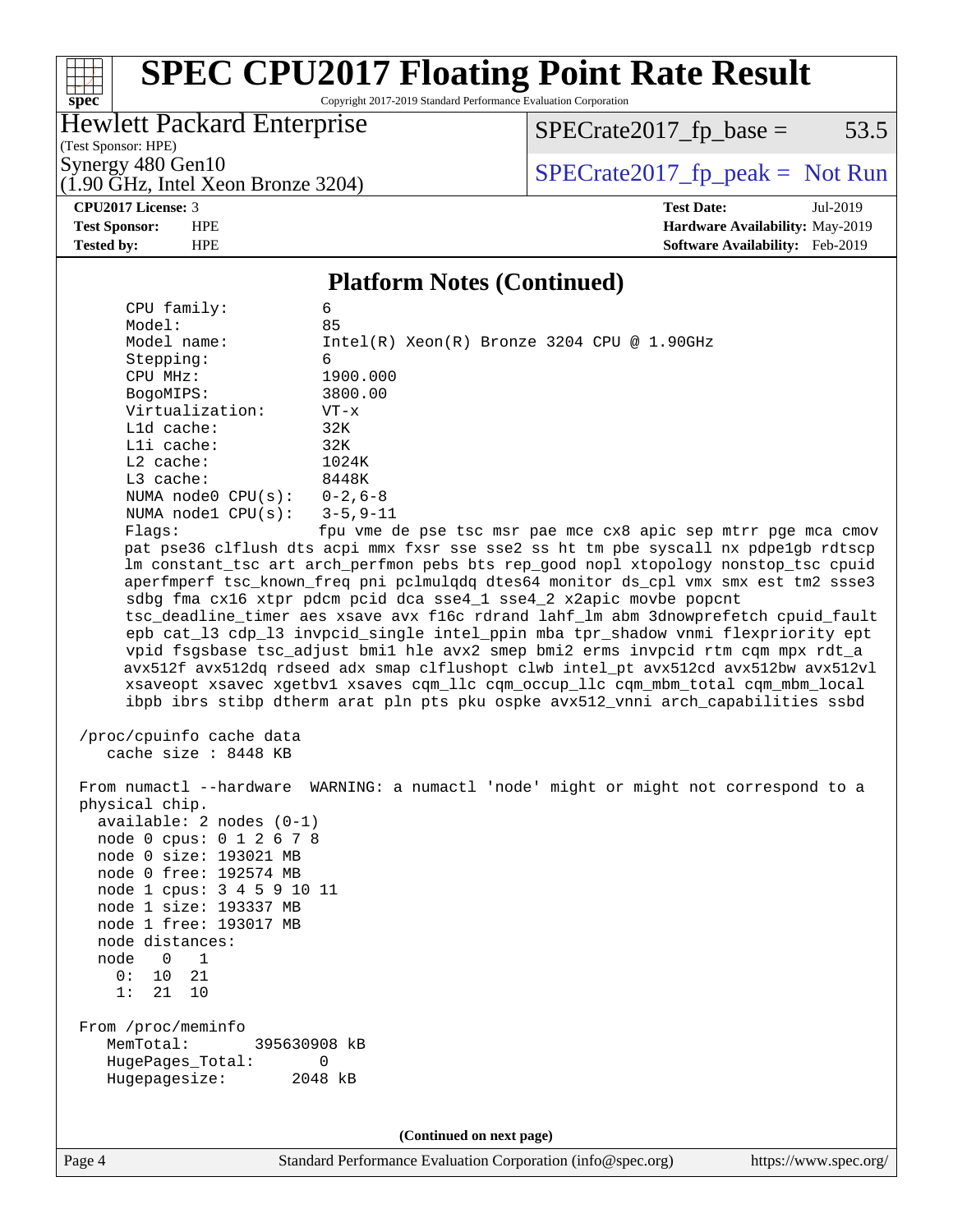## **[SPEC CPU2017 Floating Point Rate Result](http://www.spec.org/auto/cpu2017/Docs/result-fields.html#SPECCPU2017FloatingPointRateResult)**

Copyright 2017-2019 Standard Performance Evaluation Corporation

### Hewlett Packard Enterprise

 $SPECrate2017_fp\_base = 53.5$ 

### (Test Sponsor: HPE)

(1.90 GHz, Intel Xeon Bronze 3204)

### Synergy 480 Gen10<br>(1.90 GHz, Intel Xeon Bronze 3204) [SPECrate2017\\_fp\\_peak =](http://www.spec.org/auto/cpu2017/Docs/result-fields.html#SPECrate2017fppeak) Not Run

**[spec](http://www.spec.org/)**

**[CPU2017 License:](http://www.spec.org/auto/cpu2017/Docs/result-fields.html#CPU2017License)** 3 **[Test Date:](http://www.spec.org/auto/cpu2017/Docs/result-fields.html#TestDate)** Jul-2019 **[Test Sponsor:](http://www.spec.org/auto/cpu2017/Docs/result-fields.html#TestSponsor)** HPE **[Hardware Availability:](http://www.spec.org/auto/cpu2017/Docs/result-fields.html#HardwareAvailability)** May-2019 **[Tested by:](http://www.spec.org/auto/cpu2017/Docs/result-fields.html#Testedby)** HPE **[Software Availability:](http://www.spec.org/auto/cpu2017/Docs/result-fields.html#SoftwareAvailability)** Feb-2019

#### **[Platform Notes \(Continued\)](http://www.spec.org/auto/cpu2017/Docs/result-fields.html#PlatformNotes)**

| $\mathbf{r}$ and $\mathbf{r}$ and $\mathbf{r}$ are $\mathbf{r}$ and $\mathbf{r}$                                                                                                                                                                                                                                                                                                     |
|--------------------------------------------------------------------------------------------------------------------------------------------------------------------------------------------------------------------------------------------------------------------------------------------------------------------------------------------------------------------------------------|
| From /etc/*release* /etc/*version*<br>os-release:<br>NAME="SLES"                                                                                                                                                                                                                                                                                                                     |
| VERSION="15"<br>VERSION_ID="15"                                                                                                                                                                                                                                                                                                                                                      |
| PRETTY NAME="SUSE Linux Enterprise Server 15"<br>ID="sles"                                                                                                                                                                                                                                                                                                                           |
| ID LIKE="suse"<br>$ANSI\_COLOR = "0; 32"$                                                                                                                                                                                                                                                                                                                                            |
| CPE_NAME="cpe:/o:suse:sles:15"                                                                                                                                                                                                                                                                                                                                                       |
| uname $-a$ :<br>Linux sy480g10-2 4.12.14-23-default #1 SMP Tue May 29 21:04:44 UTC 2018 (cd0437b)<br>x86_64 x86_64 x86_64 GNU/Linux                                                                                                                                                                                                                                                  |
| Kernel self-reported vulnerability status:                                                                                                                                                                                                                                                                                                                                           |
| CVE-2017-5754 (Meltdown):<br>Not affected<br>CVE-2017-5753 (Spectre variant 1): Mitigation: __user pointer sanitization<br>CVE-2017-5715 (Spectre variant 2): Mitigation: Indirect Branch Restricted Speculation,<br>IBPB, IBRS FW                                                                                                                                                   |
| run-level 3 Jul 2 13:39                                                                                                                                                                                                                                                                                                                                                              |
| SPEC is set to: /home/cpu2017_u2<br>Type Size Used Avail Use% Mounted on<br>Filesystem<br>/dev/sdb2<br>btrfs 371G 93G 277G 26% / home                                                                                                                                                                                                                                                |
| Additional information from dmidecode follows. WARNING: Use caution when you interpret<br>this section. The 'dmidecode' program reads system data which is "intended to allow<br>hardware to be accurately determined", but the intent may not be met, as there are<br>frequent changes to hardware, firmware, and the "DMTF SMBIOS" standard.<br>BIOS HPE 142 05/22/2019<br>Memory: |
| 24x UNKNOWN NOT AVAILABLE 16 GB 2 rank 2933, configured at 2133                                                                                                                                                                                                                                                                                                                      |
| (End of data from sysinfo program)                                                                                                                                                                                                                                                                                                                                                   |
| <b>Compiler Version Notes</b>                                                                                                                                                                                                                                                                                                                                                        |
| 519.1bm_r(base) 538.imagick_r(base) 544.nab_r(base)<br>CC.                                                                                                                                                                                                                                                                                                                           |
| Intel(R) C Intel(R) 64 Compiler for applications running on Intel(R) 64,<br>Version 19.0.2.187 Build 20190117<br>Copyright (C) 1985-2019 Intel Corporation. All rights reserved.                                                                                                                                                                                                     |
| (Continued on next page)                                                                                                                                                                                                                                                                                                                                                             |
|                                                                                                                                                                                                                                                                                                                                                                                      |

Page 5 Standard Performance Evaluation Corporation [\(info@spec.org\)](mailto:info@spec.org) <https://www.spec.org/>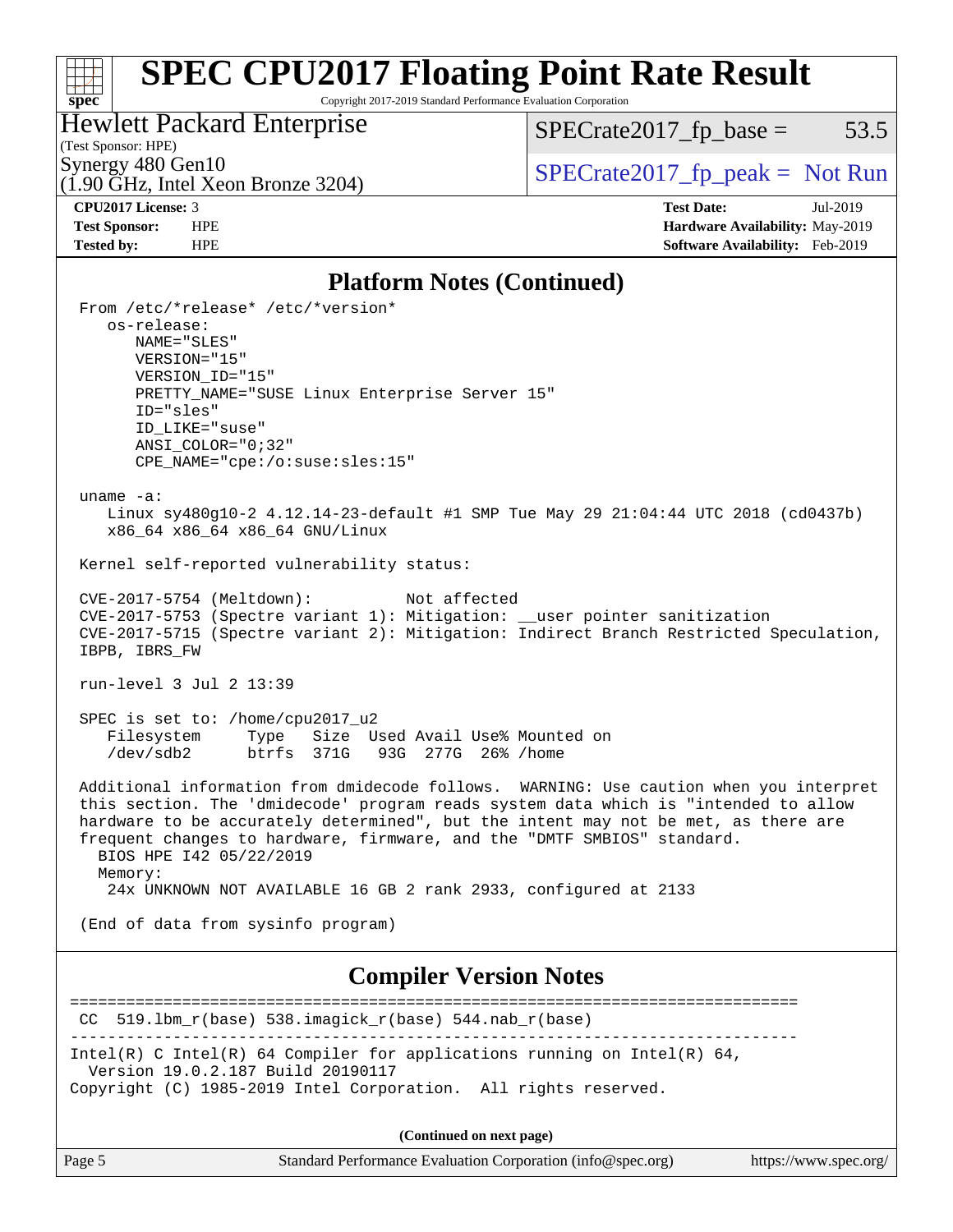#### **[spec](http://www.spec.org/) [SPEC CPU2017 Floating Point Rate Result](http://www.spec.org/auto/cpu2017/Docs/result-fields.html#SPECCPU2017FloatingPointRateResult)** Copyright 2017-2019 Standard Performance Evaluation Corporation Hewlett Packard Enterprise  $SPECrate2017_fp\_base = 53.5$

(1.90 GHz, Intel Xeon Bronze 3204)

(Test Sponsor: HPE)

Synergy 480 Gen10<br>(1.90 GHz, Intel Xeon Bronze 3204) [SPECrate2017\\_fp\\_peak =](http://www.spec.org/auto/cpu2017/Docs/result-fields.html#SPECrate2017fppeak) Not Run

**[CPU2017 License:](http://www.spec.org/auto/cpu2017/Docs/result-fields.html#CPU2017License)** 3 **[Test Date:](http://www.spec.org/auto/cpu2017/Docs/result-fields.html#TestDate)** Jul-2019 **[Test Sponsor:](http://www.spec.org/auto/cpu2017/Docs/result-fields.html#TestSponsor)** HPE **[Hardware Availability:](http://www.spec.org/auto/cpu2017/Docs/result-fields.html#HardwareAvailability)** May-2019 **[Tested by:](http://www.spec.org/auto/cpu2017/Docs/result-fields.html#Testedby)** HPE **[Software Availability:](http://www.spec.org/auto/cpu2017/Docs/result-fields.html#SoftwareAvailability)** Feb-2019

#### **[Compiler Version Notes \(Continued\)](http://www.spec.org/auto/cpu2017/Docs/result-fields.html#CompilerVersionNotes)**

| Page 6 | (Continued on next page)<br>Standard Performance Evaluation Corporation (info@spec.org)                                                                                                                                                                                                                                                                                                                                                                                                                                                                                                      | https://www.spec.org/ |
|--------|----------------------------------------------------------------------------------------------------------------------------------------------------------------------------------------------------------------------------------------------------------------------------------------------------------------------------------------------------------------------------------------------------------------------------------------------------------------------------------------------------------------------------------------------------------------------------------------------|-----------------------|
|        | $Intel(R)$ Fortran Intel(R) 64 Compiler for applications running on Intel(R)                                                                                                                                                                                                                                                                                                                                                                                                                                                                                                                 |                       |
| CC.    | $521.wrf_r(base) 527.cam4_r(base)$                                                                                                                                                                                                                                                                                                                                                                                                                                                                                                                                                           |                       |
|        | Intel(R) Fortran Intel(R) 64 Compiler for applications running on $Intel(R)$<br>64, Version 19.0.2.187 Build 20190117<br>Copyright (C) 1985-2019 Intel Corporation. All rights reserved.                                                                                                                                                                                                                                                                                                                                                                                                     |                       |
|        | FC 503.bwaves $r(base)$ 549.fotonik3d $r(base)$ 554.roms $r(base)$                                                                                                                                                                                                                                                                                                                                                                                                                                                                                                                           |                       |
|        | Intel(R) $C++$ Intel(R) 64 Compiler for applications running on Intel(R) 64,<br>Version 19.0.2.187 Build 20190117<br>Copyright (C) 1985-2019 Intel Corporation. All rights reserved.<br>Intel(R) C Intel(R) 64 Compiler for applications running on Intel(R) 64,<br>Version 19.0.2.187 Build 20190117<br>Copyright (C) 1985-2019 Intel Corporation. All rights reserved.<br>$Intel(R)$ Fortran Intel(R) 64 Compiler for applications running on Intel(R)<br>64, Version 19.0.2.187 Build 20190117<br>Copyright (C) 1985-2019 Intel Corporation. All rights reserved.<br>____________________ |                       |
|        | FC 507.cactuBSSN r(base)                                                                                                                                                                                                                                                                                                                                                                                                                                                                                                                                                                     |                       |
|        | Intel(R) $C++$ Intel(R) 64 Compiler for applications running on Intel(R) 64,<br>Version 19.0.2.187 Build 20190117<br>Copyright (C) 1985-2019 Intel Corporation. All rights reserved.<br>Intel(R) C Intel(R) 64 Compiler for applications running on Intel(R) 64,<br>Version 19.0.2.187 Build 20190117<br>Copyright (C) 1985-2019 Intel Corporation. All rights reserved.                                                                                                                                                                                                                     |                       |
|        | $CC$ 511.povray_r(base) 526.blender_r(base)                                                                                                                                                                                                                                                                                                                                                                                                                                                                                                                                                  |                       |
|        | Intel(R) $C++$ Intel(R) 64 Compiler for applications running on Intel(R) 64,<br>Version 19.0.2.187 Build 20190117<br>Copyright (C) 1985-2019 Intel Corporation. All rights reserved.                                                                                                                                                                                                                                                                                                                                                                                                         |                       |
|        |                                                                                                                                                                                                                                                                                                                                                                                                                                                                                                                                                                                              |                       |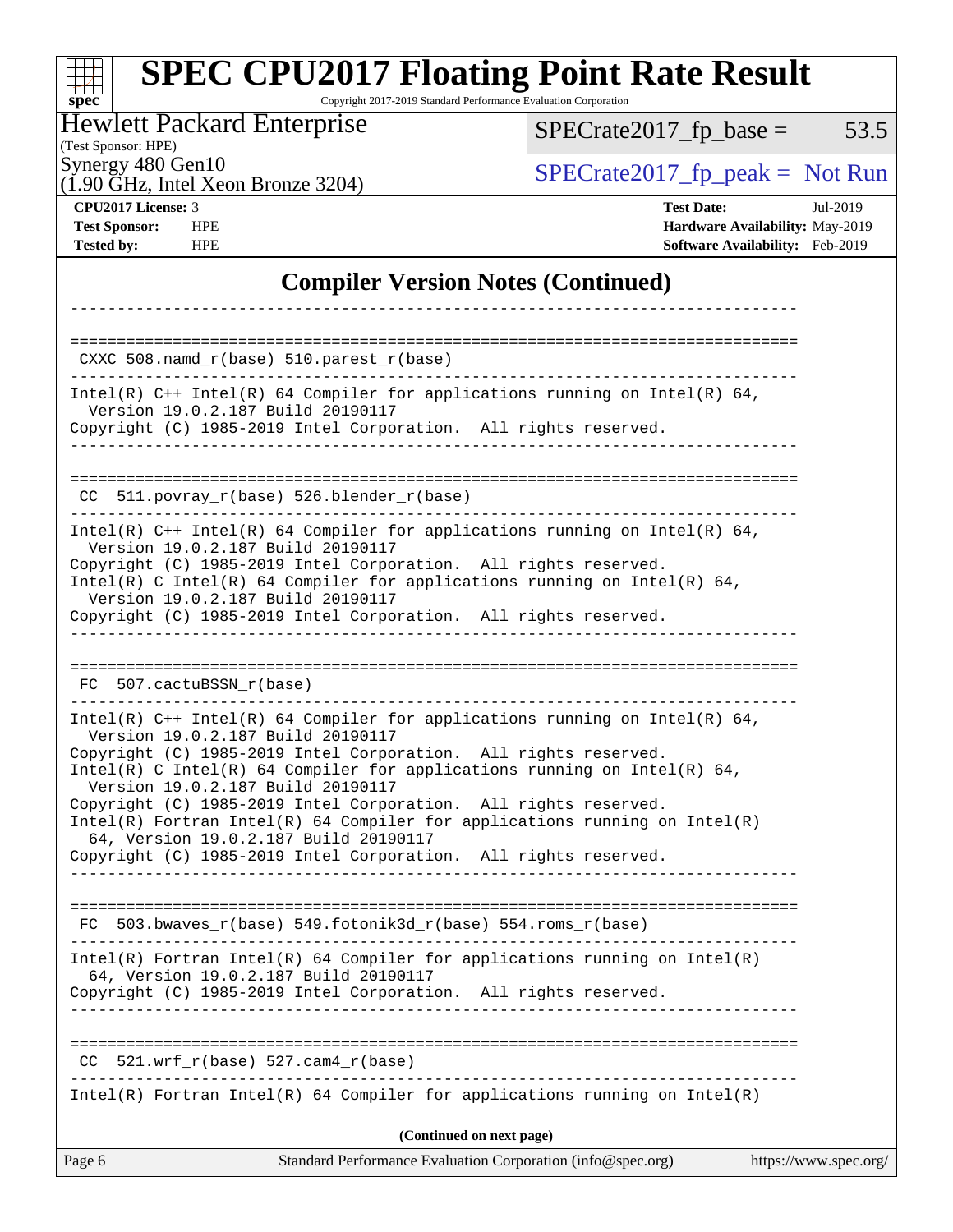#### H F **[spec](http://www.spec.org/)**

## **[SPEC CPU2017 Floating Point Rate Result](http://www.spec.org/auto/cpu2017/Docs/result-fields.html#SPECCPU2017FloatingPointRateResult)**

Copyright 2017-2019 Standard Performance Evaluation Corporation

#### Hewlett Packard Enterprise

(1.90 GHz, Intel Xeon Bronze 3204)

 $SPECTate2017<sub>fp</sub> base = 53.5$ 

(Test Sponsor: HPE)

Synergy 480 Gen10  $SPECrate2017$  fp\_peak = Not Run

**[CPU2017 License:](http://www.spec.org/auto/cpu2017/Docs/result-fields.html#CPU2017License)** 3 **[Test Date:](http://www.spec.org/auto/cpu2017/Docs/result-fields.html#TestDate)** Jul-2019 **[Test Sponsor:](http://www.spec.org/auto/cpu2017/Docs/result-fields.html#TestSponsor)** HPE **[Hardware Availability:](http://www.spec.org/auto/cpu2017/Docs/result-fields.html#HardwareAvailability)** May-2019 **[Tested by:](http://www.spec.org/auto/cpu2017/Docs/result-fields.html#Testedby)** HPE **[Software Availability:](http://www.spec.org/auto/cpu2017/Docs/result-fields.html#SoftwareAvailability)** Feb-2019

#### **[Compiler Version Notes \(Continued\)](http://www.spec.org/auto/cpu2017/Docs/result-fields.html#CompilerVersionNotes)**

 64, Version 19.0.2.187 Build 20190117 Copyright (C) 1985-2019 Intel Corporation. All rights reserved. Intel(R) C Intel(R) 64 Compiler for applications running on Intel(R) 64, Version 19.0.2.187 Build 20190117 Copyright (C) 1985-2019 Intel Corporation. All rights reserved. ------------------------------------------------------------------------------

### **[Base Compiler Invocation](http://www.spec.org/auto/cpu2017/Docs/result-fields.html#BaseCompilerInvocation)**

[C benchmarks](http://www.spec.org/auto/cpu2017/Docs/result-fields.html#Cbenchmarks):

[icc -m64 -std=c11](http://www.spec.org/cpu2017/results/res2019q3/cpu2017-20190709-16105.flags.html#user_CCbase_intel_icc_64bit_c11_33ee0cdaae7deeeab2a9725423ba97205ce30f63b9926c2519791662299b76a0318f32ddfffdc46587804de3178b4f9328c46fa7c2b0cd779d7a61945c91cd35)

[C++ benchmarks:](http://www.spec.org/auto/cpu2017/Docs/result-fields.html#CXXbenchmarks) [icpc -m64](http://www.spec.org/cpu2017/results/res2019q3/cpu2017-20190709-16105.flags.html#user_CXXbase_intel_icpc_64bit_4ecb2543ae3f1412ef961e0650ca070fec7b7afdcd6ed48761b84423119d1bf6bdf5cad15b44d48e7256388bc77273b966e5eb805aefd121eb22e9299b2ec9d9)

[Fortran benchmarks](http://www.spec.org/auto/cpu2017/Docs/result-fields.html#Fortranbenchmarks): [ifort -m64](http://www.spec.org/cpu2017/results/res2019q3/cpu2017-20190709-16105.flags.html#user_FCbase_intel_ifort_64bit_24f2bb282fbaeffd6157abe4f878425411749daecae9a33200eee2bee2fe76f3b89351d69a8130dd5949958ce389cf37ff59a95e7a40d588e8d3a57e0c3fd751)

[Benchmarks using both Fortran and C](http://www.spec.org/auto/cpu2017/Docs/result-fields.html#BenchmarksusingbothFortranandC): [ifort -m64](http://www.spec.org/cpu2017/results/res2019q3/cpu2017-20190709-16105.flags.html#user_CC_FCbase_intel_ifort_64bit_24f2bb282fbaeffd6157abe4f878425411749daecae9a33200eee2bee2fe76f3b89351d69a8130dd5949958ce389cf37ff59a95e7a40d588e8d3a57e0c3fd751) [icc -m64 -std=c11](http://www.spec.org/cpu2017/results/res2019q3/cpu2017-20190709-16105.flags.html#user_CC_FCbase_intel_icc_64bit_c11_33ee0cdaae7deeeab2a9725423ba97205ce30f63b9926c2519791662299b76a0318f32ddfffdc46587804de3178b4f9328c46fa7c2b0cd779d7a61945c91cd35)

[Benchmarks using both C and C++](http://www.spec.org/auto/cpu2017/Docs/result-fields.html#BenchmarksusingbothCandCXX): [icpc -m64](http://www.spec.org/cpu2017/results/res2019q3/cpu2017-20190709-16105.flags.html#user_CC_CXXbase_intel_icpc_64bit_4ecb2543ae3f1412ef961e0650ca070fec7b7afdcd6ed48761b84423119d1bf6bdf5cad15b44d48e7256388bc77273b966e5eb805aefd121eb22e9299b2ec9d9) [icc -m64 -std=c11](http://www.spec.org/cpu2017/results/res2019q3/cpu2017-20190709-16105.flags.html#user_CC_CXXbase_intel_icc_64bit_c11_33ee0cdaae7deeeab2a9725423ba97205ce30f63b9926c2519791662299b76a0318f32ddfffdc46587804de3178b4f9328c46fa7c2b0cd779d7a61945c91cd35)

[Benchmarks using Fortran, C, and C++:](http://www.spec.org/auto/cpu2017/Docs/result-fields.html#BenchmarksusingFortranCandCXX) [icpc -m64](http://www.spec.org/cpu2017/results/res2019q3/cpu2017-20190709-16105.flags.html#user_CC_CXX_FCbase_intel_icpc_64bit_4ecb2543ae3f1412ef961e0650ca070fec7b7afdcd6ed48761b84423119d1bf6bdf5cad15b44d48e7256388bc77273b966e5eb805aefd121eb22e9299b2ec9d9) [icc -m64 -std=c11](http://www.spec.org/cpu2017/results/res2019q3/cpu2017-20190709-16105.flags.html#user_CC_CXX_FCbase_intel_icc_64bit_c11_33ee0cdaae7deeeab2a9725423ba97205ce30f63b9926c2519791662299b76a0318f32ddfffdc46587804de3178b4f9328c46fa7c2b0cd779d7a61945c91cd35) [ifort -m64](http://www.spec.org/cpu2017/results/res2019q3/cpu2017-20190709-16105.flags.html#user_CC_CXX_FCbase_intel_ifort_64bit_24f2bb282fbaeffd6157abe4f878425411749daecae9a33200eee2bee2fe76f3b89351d69a8130dd5949958ce389cf37ff59a95e7a40d588e8d3a57e0c3fd751)

### **[Base Portability Flags](http://www.spec.org/auto/cpu2017/Docs/result-fields.html#BasePortabilityFlags)**

 503.bwaves\_r: [-DSPEC\\_LP64](http://www.spec.org/cpu2017/results/res2019q3/cpu2017-20190709-16105.flags.html#suite_basePORTABILITY503_bwaves_r_DSPEC_LP64) 507.cactuBSSN\_r: [-DSPEC\\_LP64](http://www.spec.org/cpu2017/results/res2019q3/cpu2017-20190709-16105.flags.html#suite_basePORTABILITY507_cactuBSSN_r_DSPEC_LP64) 508.namd\_r: [-DSPEC\\_LP64](http://www.spec.org/cpu2017/results/res2019q3/cpu2017-20190709-16105.flags.html#suite_basePORTABILITY508_namd_r_DSPEC_LP64) 510.parest\_r: [-DSPEC\\_LP64](http://www.spec.org/cpu2017/results/res2019q3/cpu2017-20190709-16105.flags.html#suite_basePORTABILITY510_parest_r_DSPEC_LP64) 511.povray\_r: [-DSPEC\\_LP64](http://www.spec.org/cpu2017/results/res2019q3/cpu2017-20190709-16105.flags.html#suite_basePORTABILITY511_povray_r_DSPEC_LP64) 519.lbm\_r: [-DSPEC\\_LP64](http://www.spec.org/cpu2017/results/res2019q3/cpu2017-20190709-16105.flags.html#suite_basePORTABILITY519_lbm_r_DSPEC_LP64) 521.wrf\_r: [-DSPEC\\_LP64](http://www.spec.org/cpu2017/results/res2019q3/cpu2017-20190709-16105.flags.html#suite_basePORTABILITY521_wrf_r_DSPEC_LP64) [-DSPEC\\_CASE\\_FLAG](http://www.spec.org/cpu2017/results/res2019q3/cpu2017-20190709-16105.flags.html#b521.wrf_r_baseCPORTABILITY_DSPEC_CASE_FLAG) [-convert big\\_endian](http://www.spec.org/cpu2017/results/res2019q3/cpu2017-20190709-16105.flags.html#user_baseFPORTABILITY521_wrf_r_convert_big_endian_c3194028bc08c63ac5d04de18c48ce6d347e4e562e8892b8bdbdc0214820426deb8554edfa529a3fb25a586e65a3d812c835984020483e7e73212c4d31a38223) 526.blender\_r: [-DSPEC\\_LP64](http://www.spec.org/cpu2017/results/res2019q3/cpu2017-20190709-16105.flags.html#suite_basePORTABILITY526_blender_r_DSPEC_LP64) [-DSPEC\\_LINUX](http://www.spec.org/cpu2017/results/res2019q3/cpu2017-20190709-16105.flags.html#b526.blender_r_baseCPORTABILITY_DSPEC_LINUX) [-funsigned-char](http://www.spec.org/cpu2017/results/res2019q3/cpu2017-20190709-16105.flags.html#user_baseCPORTABILITY526_blender_r_force_uchar_40c60f00ab013830e2dd6774aeded3ff59883ba5a1fc5fc14077f794d777847726e2a5858cbc7672e36e1b067e7e5c1d9a74f7176df07886a243d7cc18edfe67) 527.cam4\_r: [-DSPEC\\_LP64](http://www.spec.org/cpu2017/results/res2019q3/cpu2017-20190709-16105.flags.html#suite_basePORTABILITY527_cam4_r_DSPEC_LP64) [-DSPEC\\_CASE\\_FLAG](http://www.spec.org/cpu2017/results/res2019q3/cpu2017-20190709-16105.flags.html#b527.cam4_r_baseCPORTABILITY_DSPEC_CASE_FLAG) 538.imagick\_r: [-DSPEC\\_LP64](http://www.spec.org/cpu2017/results/res2019q3/cpu2017-20190709-16105.flags.html#suite_basePORTABILITY538_imagick_r_DSPEC_LP64) 544.nab\_r: [-DSPEC\\_LP64](http://www.spec.org/cpu2017/results/res2019q3/cpu2017-20190709-16105.flags.html#suite_basePORTABILITY544_nab_r_DSPEC_LP64) 549.fotonik3d\_r: [-DSPEC\\_LP64](http://www.spec.org/cpu2017/results/res2019q3/cpu2017-20190709-16105.flags.html#suite_basePORTABILITY549_fotonik3d_r_DSPEC_LP64) 554.roms\_r: [-DSPEC\\_LP64](http://www.spec.org/cpu2017/results/res2019q3/cpu2017-20190709-16105.flags.html#suite_basePORTABILITY554_roms_r_DSPEC_LP64)